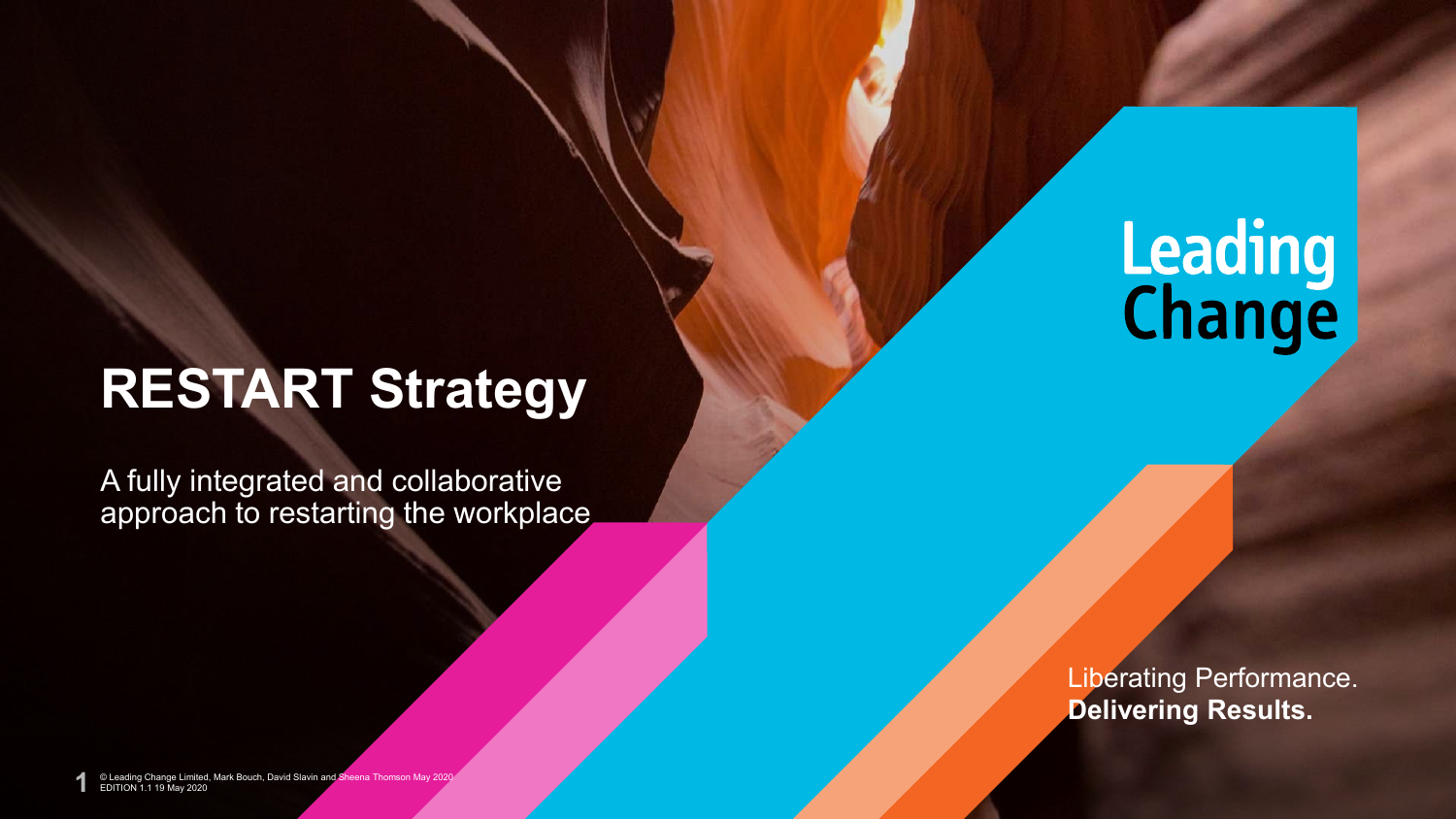## **One goal, one team, three subject matter expert advisors**



#### **Mark Bouch**

Management consultant; strategy implementation and change expert

Managing Director, Leading Change Limited



**Dr David Slavin**

Occupational health physician and business consultant, expert in hazardous and high-risk, author of *Tolerability of Risk*



Leading **Change** 

CEO, Ocean Health



#### **Sheena Thomson**

Crisis, risk and reputation communications expert; specialist in complexity and higher risk settings and complexity

Founder and Director, Conduit Associates



Leading **Change**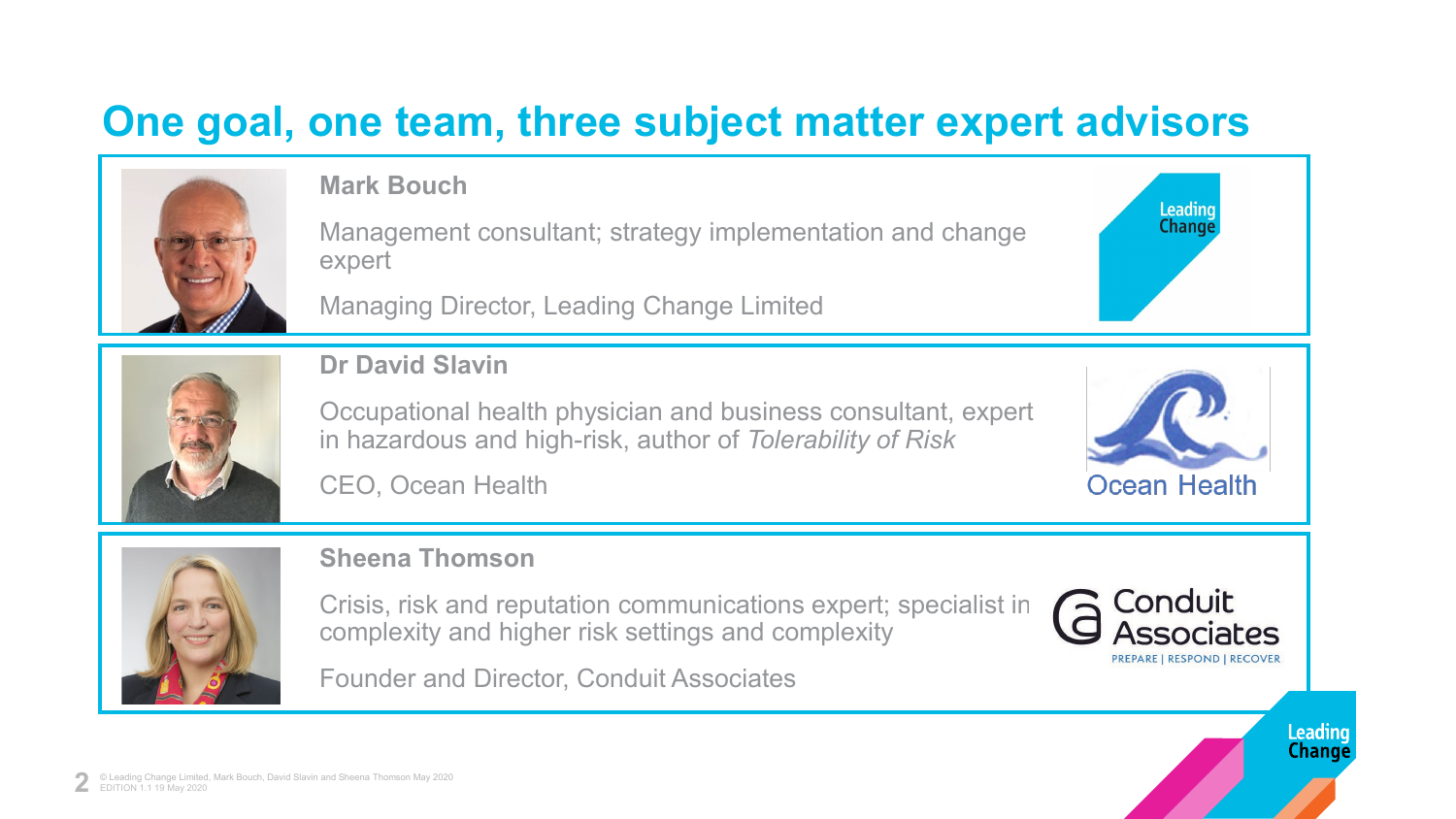#### **Risk versus Risk**

The UK government's intent now includes economic recovery

#### **Current Situation**

 $1<sub>O</sub>$ 

The UK's strategy regularly updated Vaccine research continues globally UK testing not yet at sufficient scale Treasury backed economic assistance packagé in place

Huge loss of economic output and fiscal revenue

UK Government signalling new way forward for employers

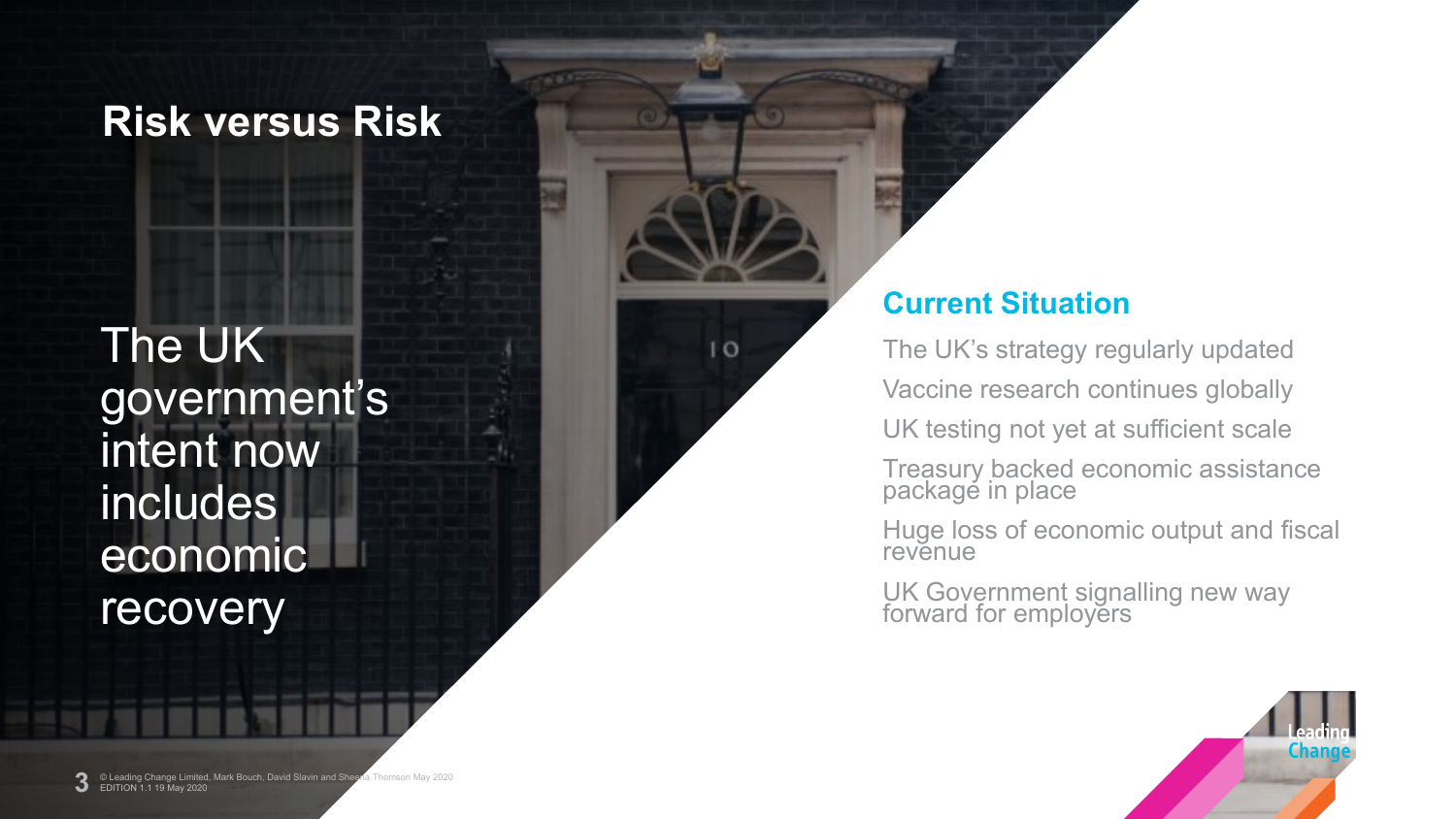## **What we know already … Business Continuity Plans have varying degrees of success**

| <b>No productivity</b><br>Unable to work<br>from home<br><b>Operations</b><br>suspended                                                      | <b>Low productivity</b><br><b>Restricted ability to</b><br>deliver business<br>with high impact                               | <b>Moderate</b><br>productivity<br>Workplace adapted<br>to restrictions but<br>significant impact                           | <b>High productivity</b><br><b>Business able to</b><br>operate at near<br>normal levels                                                             |
|----------------------------------------------------------------------------------------------------------------------------------------------|-------------------------------------------------------------------------------------------------------------------------------|-----------------------------------------------------------------------------------------------------------------------------|-----------------------------------------------------------------------------------------------------------------------------------------------------|
| Non-essential<br>manufacturing<br>High street retail<br><b>Hospitality &amp; tourism</b><br><b>Business reliant on</b><br><b>F2F</b> contact | Many B2B/B2C<br>service businesses<br><b>Engineering</b><br><b>Construction</b><br>Airports/airlines<br><b>Fuel retailers</b> | <b>Public sector</b><br><b>Call centres</b><br><b>Financial and</b><br><b>Professional services</b><br><b>Online retail</b> | <b>Healthcare</b><br><b>Essential retail</b><br>Pharmaceutical<br><b>Business able to</b><br>operate effectively<br>with staff working<br>from home |

Significant risk factors to success include: the supply chain, customer demand, change in trends, change in laws and regulatory environment.

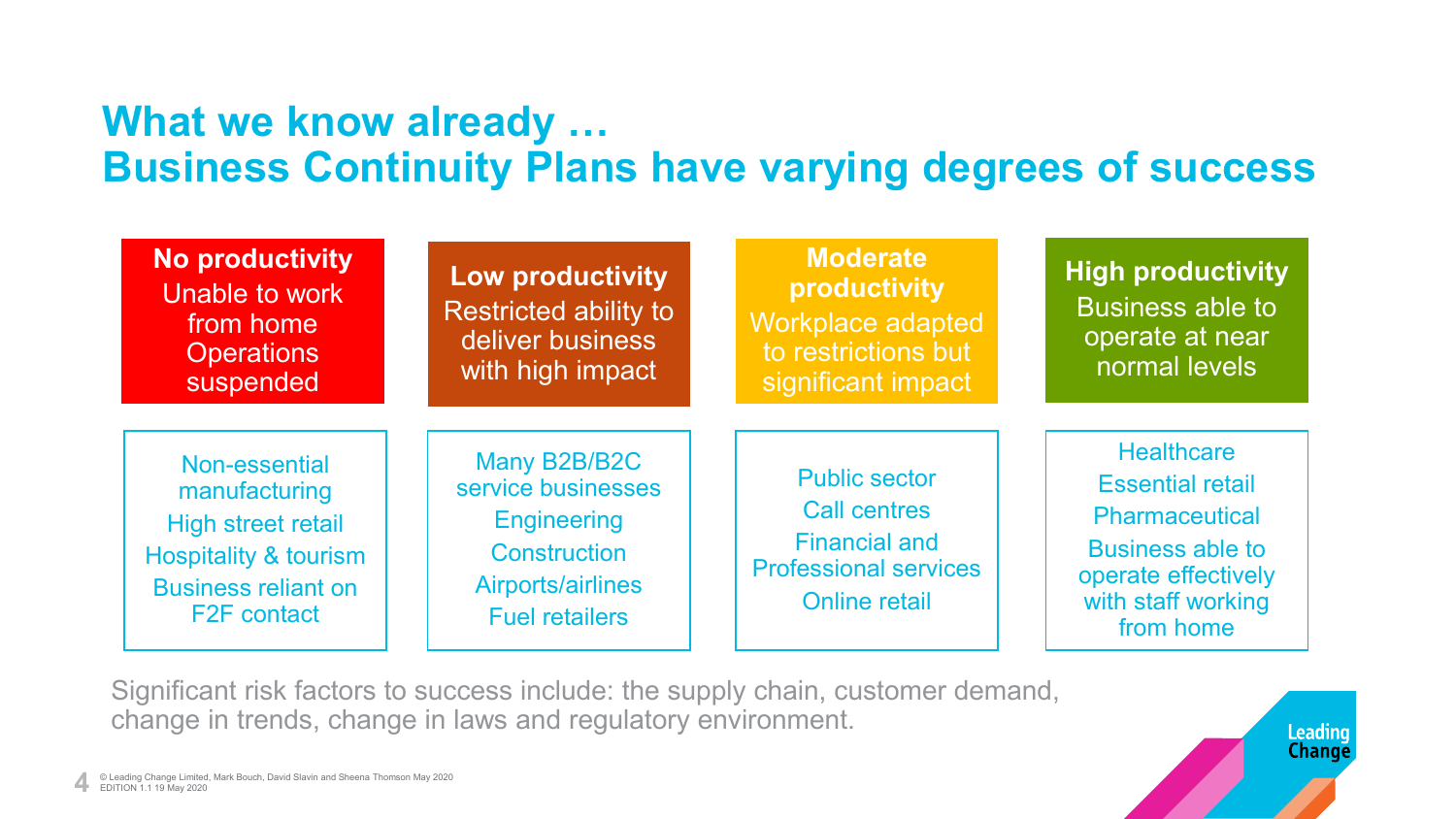## **Businesses face difficult decisions about how and when to return to WORK Help with these challenges**

#### The greatest challenge is to balance multiple considerations and risks:

- Economic
- Operational
- **Personal**

Government has announced initial phased steps towards recovery

Guidance has been announced and updated daily

#### **Ongoing issues**

High uncertainty regarding COVID-19

Scientific advice and data can complicate decision-making

The deployment of robust testing

Quantifying risk is problematic

Risk perception and reputational issues highly subjective evolving daily

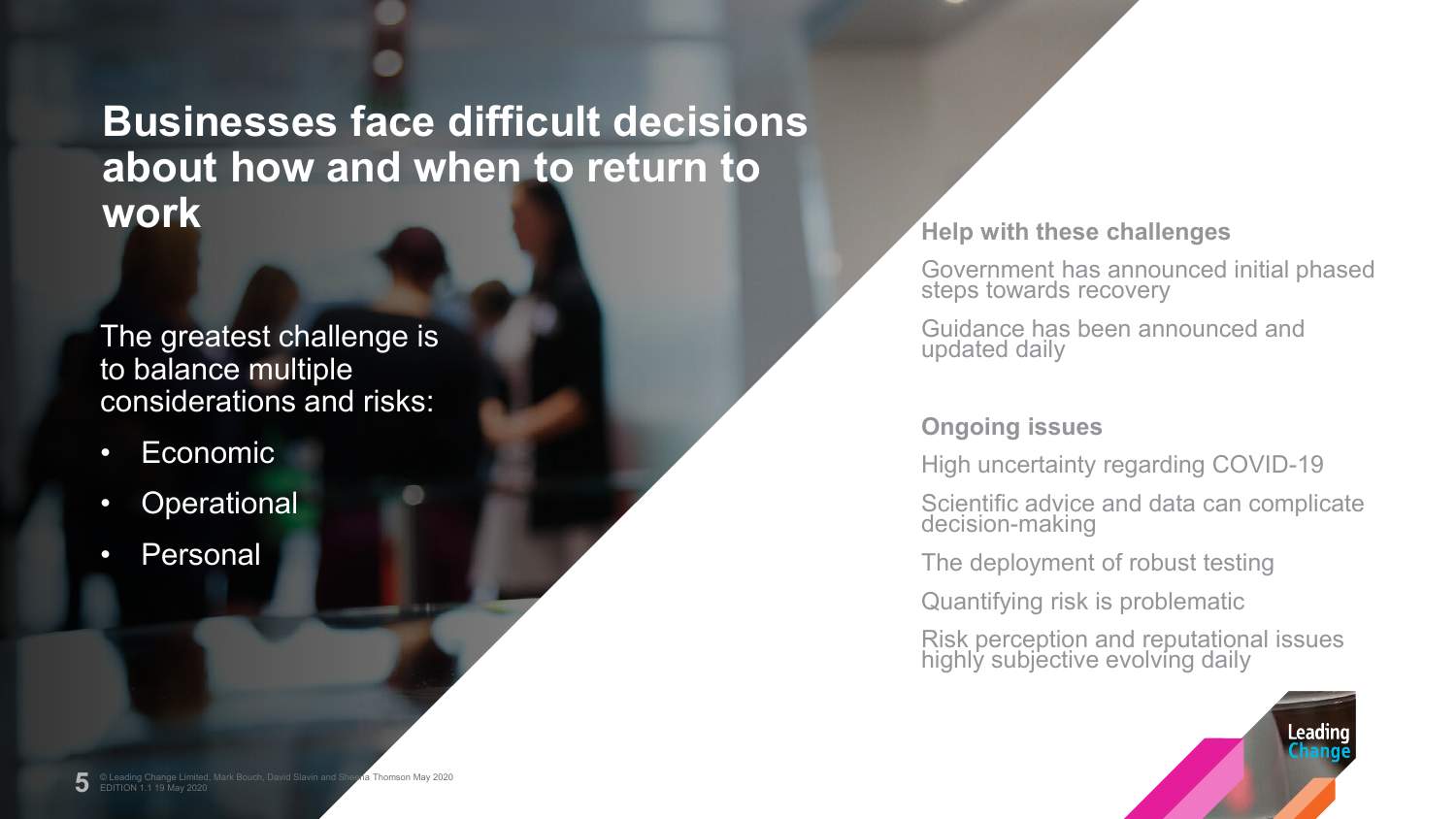## **Most businesses will be able to predict, with some confidence, at least a range of possible future outcomes**



Level 4: true uncertainty Not even a range of possible future outcomes

Leading

**Change** 

Level 3: range of futures > Most businesses can develop a range of Range of possible future future outcomes, but lack consensus on the outcomes way ahead > A structured approach to forward planning Level 2: alternative futures identifies potential scenarios and risks Limited set of possible future outcomes, one of which will occur > Developing pre-emptive responses enables timely and effective decision-making Level 1: clear enough future Single view of the future McKinsey & Co defined 4 levels of uncertainty

McKinsey&Company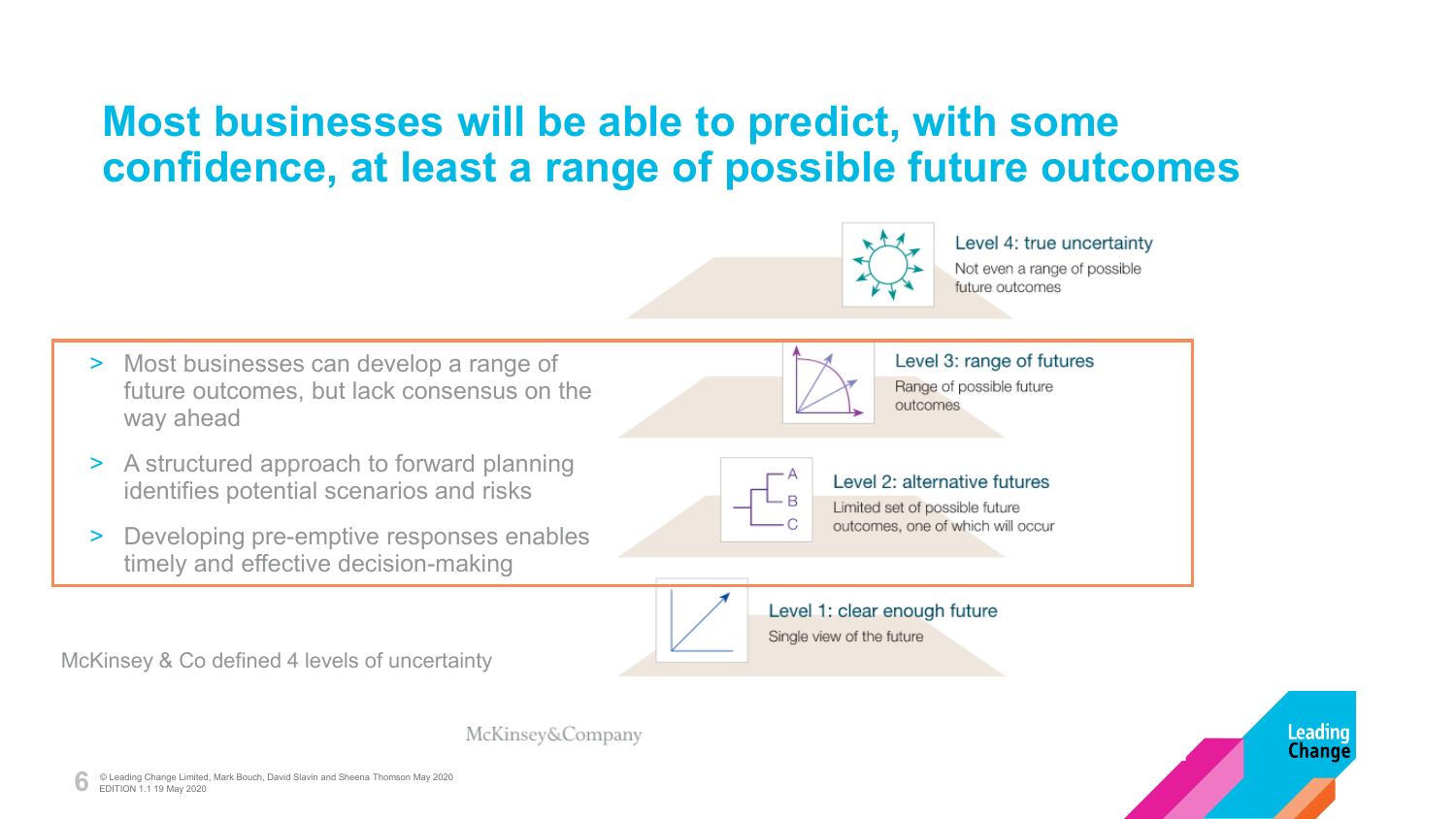#### **Businesses need to make robust decisions based on:**

- > **Strategic intent:** a clear reference point for business critical decisions
- > **Situational awareness:** current trends and evolving government guidance
- > **Understanding risk:** effective risk identification, analysis and management
- > **People:** understanding risk perception and communicating effectively:
	- > Keep people-related decisions clear and focused
	- > Develop a reassuring communications narrative

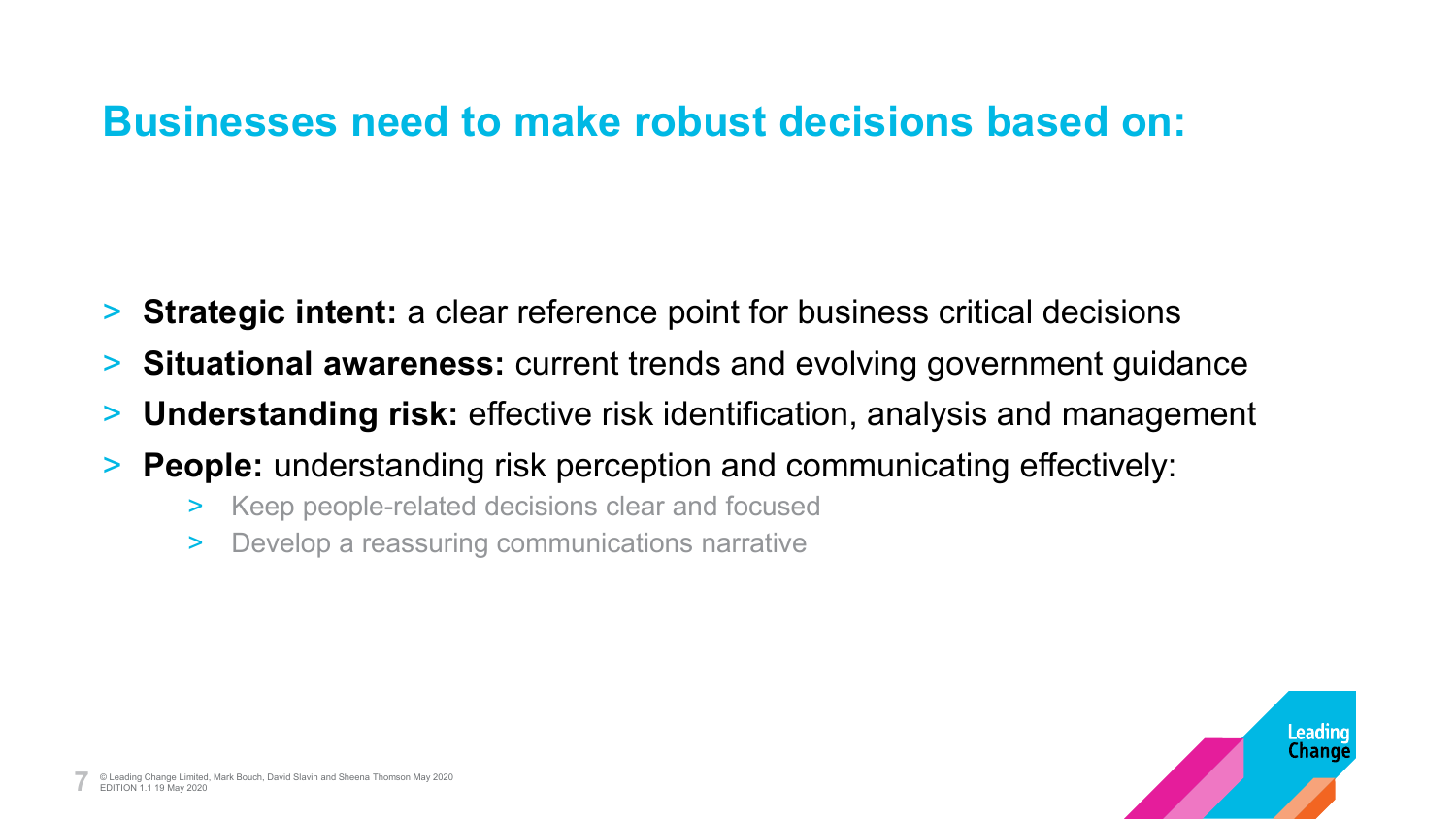## **With high levels of uncertainty, speed is more important than perfection**

#### **We understand:**

- > It's difficult to make a perfect plan to return to normal
- > Your plans may become rapidly outdated
- > There is advantage for organisations to be agile and quickly adapt as they learn

#### **How do we achieve RESTART? We will:**

- > Help you build a clear but realistic intent for RESTART
- > Use well established risk principles that are common in high-risk and high-reliability industries
- > Work with you to develop a range of scenarios, including a different *normal*
- > Help you develop your near-term goals
- > Guide you in development of high-level plans identifying triggers and decision points
- > Support you to use a structured framework to implement action

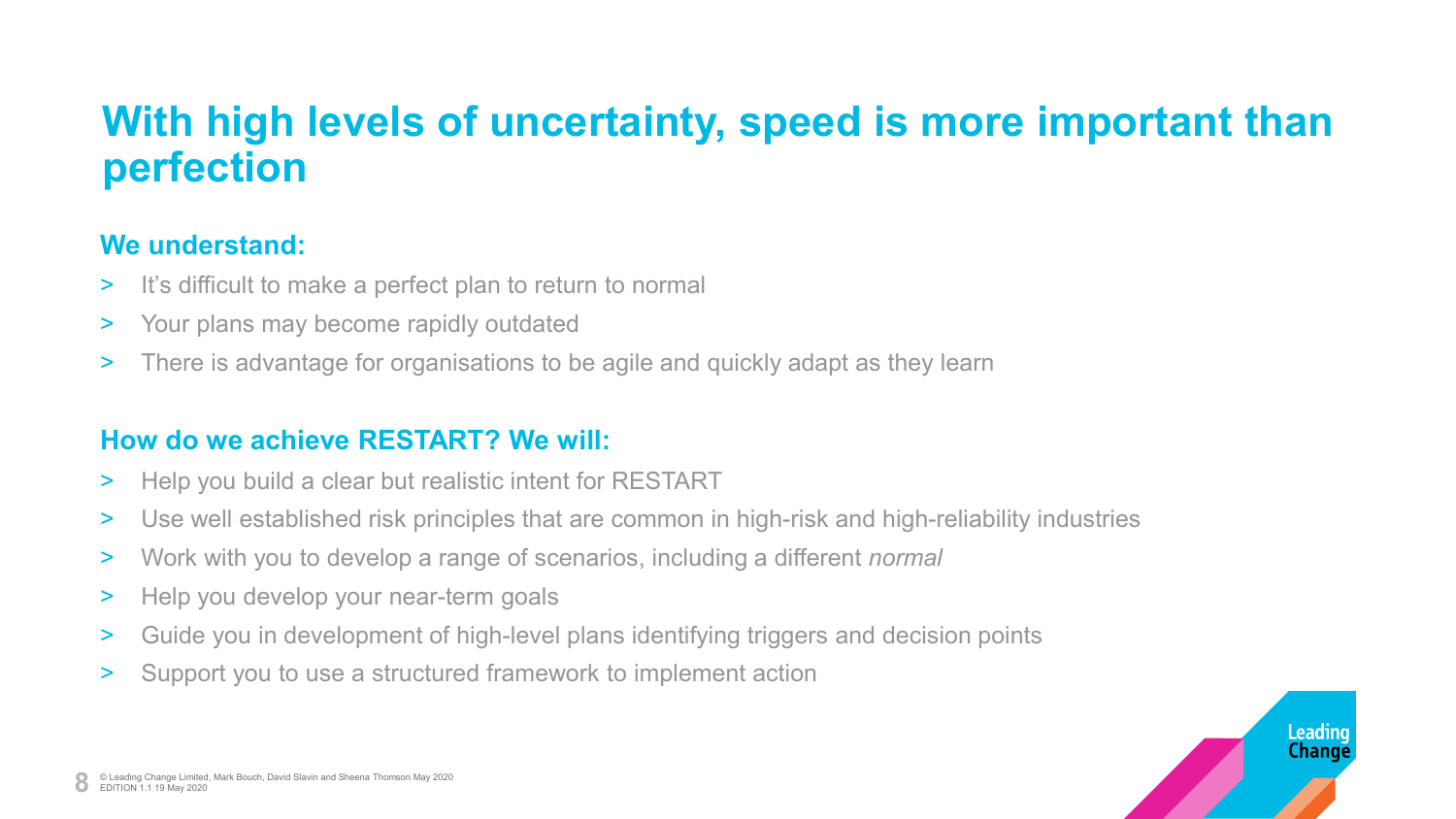## **Our five RESTART programme benefits**



Leading Change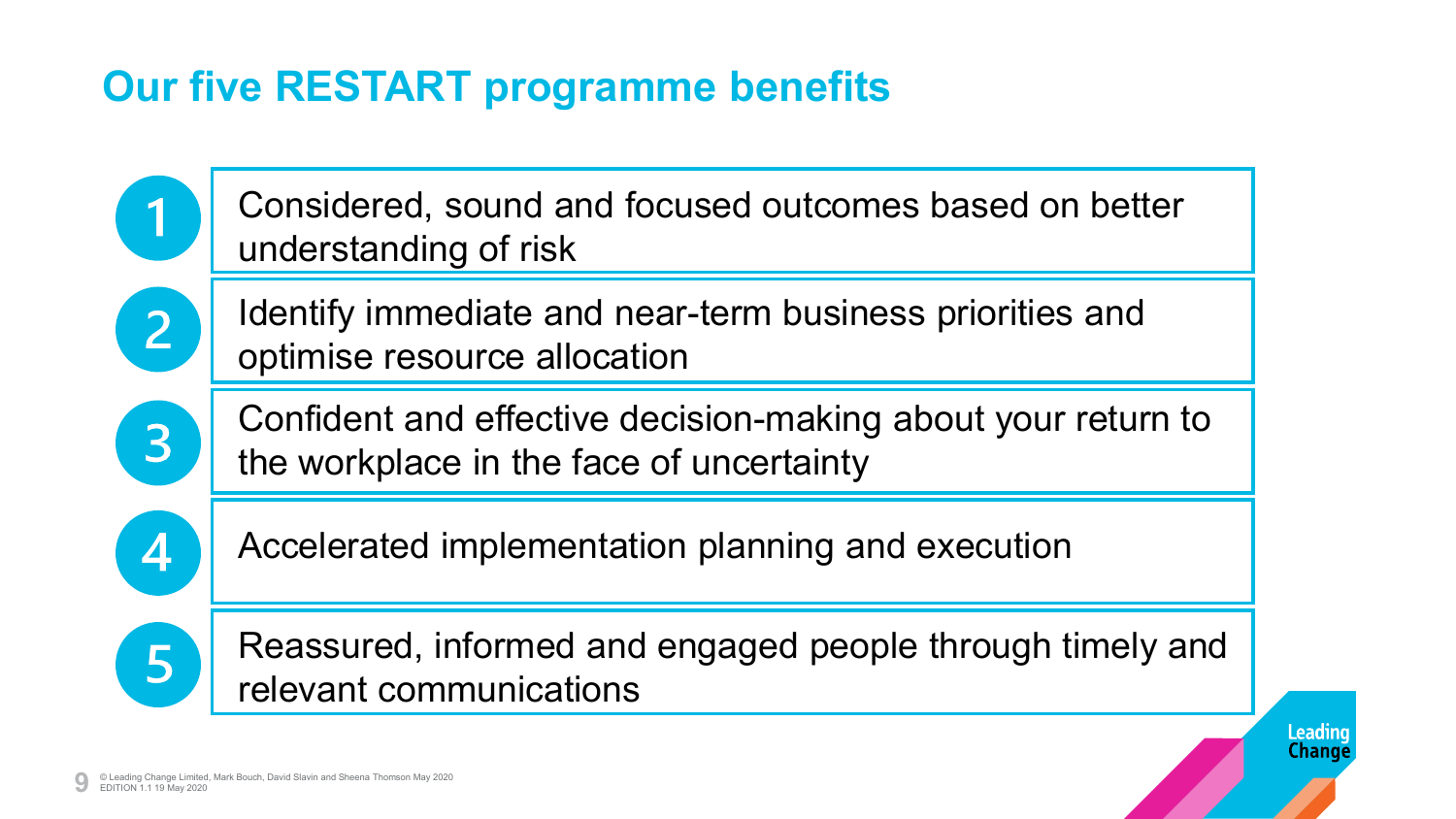## **Key features**

| <b>Expert Consultancy</b>                                                                                                                   | <b>Tolerability of Risk</b>                                                                                         | <b>Risk Reduction</b>                                                                                      | <b>Risk</b>                                                                                                                                |
|---------------------------------------------------------------------------------------------------------------------------------------------|---------------------------------------------------------------------------------------------------------------------|------------------------------------------------------------------------------------------------------------|--------------------------------------------------------------------------------------------------------------------------------------------|
| <b>Support</b>                                                                                                                              | <b>Framework</b>                                                                                                    |                                                                                                            | <b>Communications</b>                                                                                                                      |
| Occupational<br><b>Health review</b><br><b>Forward planning</b><br>and implementation<br>advice<br><b>Risk and crisis</b><br>communications | <b>Practical</b><br>risk-informed tool<br>Developed by<br>leading tolerability<br>of expert and<br>published author | <b>Risk reduction</b><br>guidance and<br>support<br><b>Practical</b><br>suggestions and<br>"how to" advice | <b>Communications</b><br>support to develop<br>effective change<br>narrative<br>Advice on tone of<br>communications<br>and practical tools |

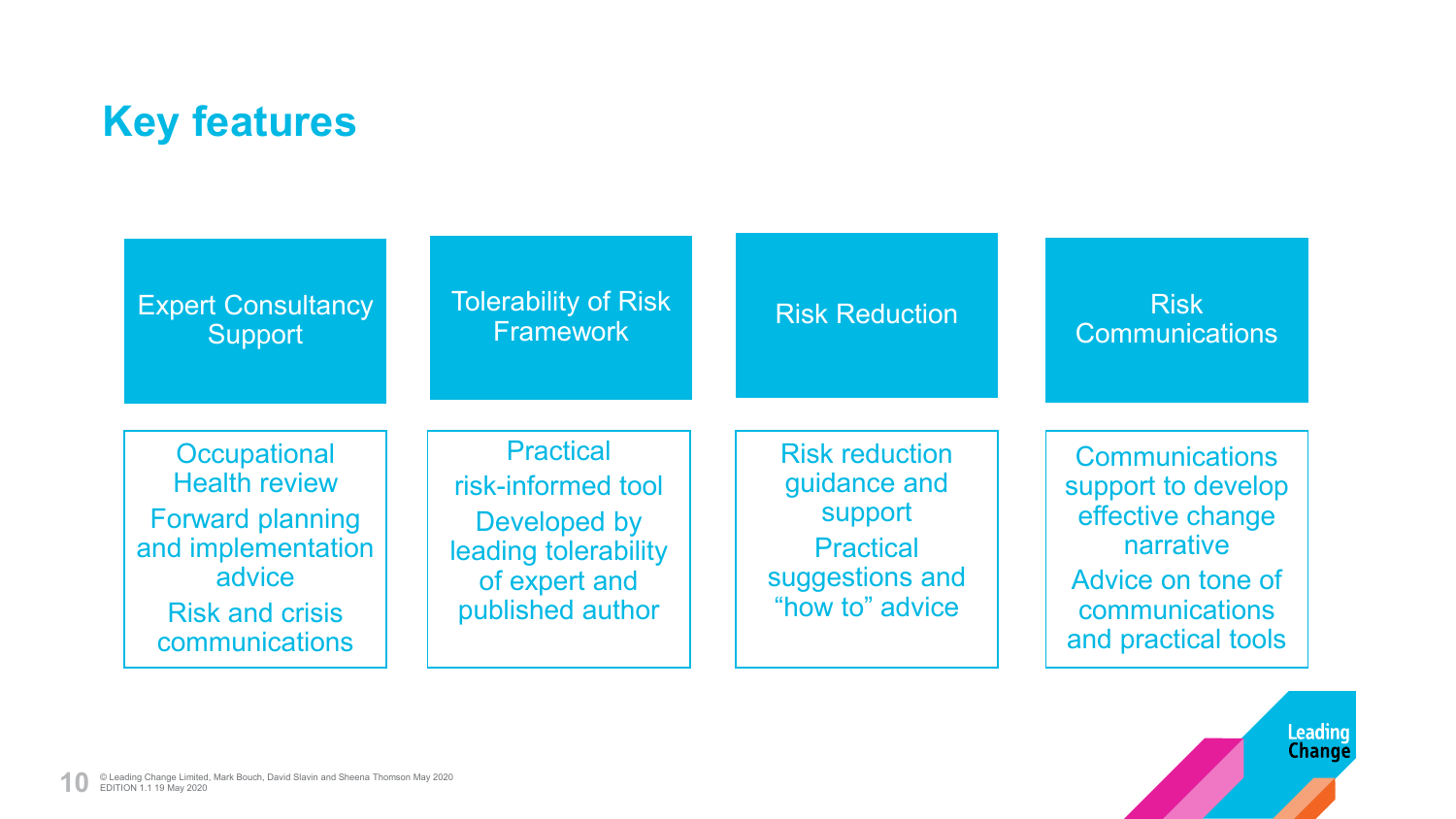## **"This is the time for facts, not fear. This is the time for science, not rumours. This is the time for solidarity, not stigma. We are all in this together, and we can only stop it together."**

Dr Tedros Adhanom Ghebreyesus Director General of the World Health Organisation